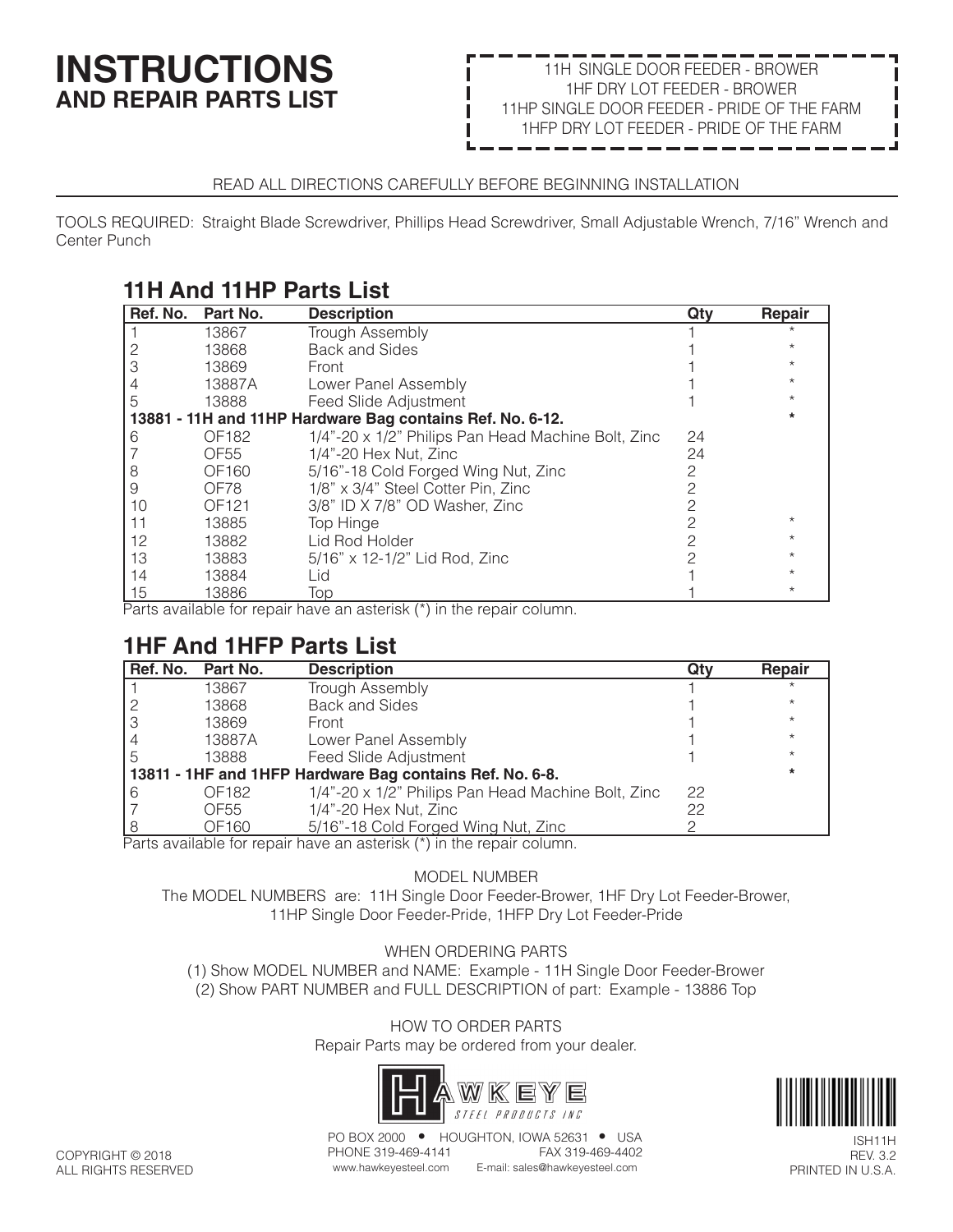## **ASSEMBLY INSTRUCTIONS**

DO NOT TIGHTEN ANY FASTENERS UNTIL INSTRUCTED TO DO SO! For Model 11H/11HP, follow steps 1 through 6. For Model 1HF/1HFP, skip step 5.

#### **STEP 1**

Attach the Back and Sides (Ref. No. 2) to the Trough Assembly (Ref. No. 1) placing the the hough Assembly (Her. No. 1) placing the<br>hopper on the outside of the trough. Insert only the back Bolts and Nuts (Ref. No. 6 and 7).



## **STEP 2**

inside of the trough by inserting only the bottom 2 Bolts and Nuts (Ref. No. 6 and 7) on Install the lower panel (Ref. No. 4) on the inside of the trough by inserting only the both sides. Install the Feed Slide Adjustment

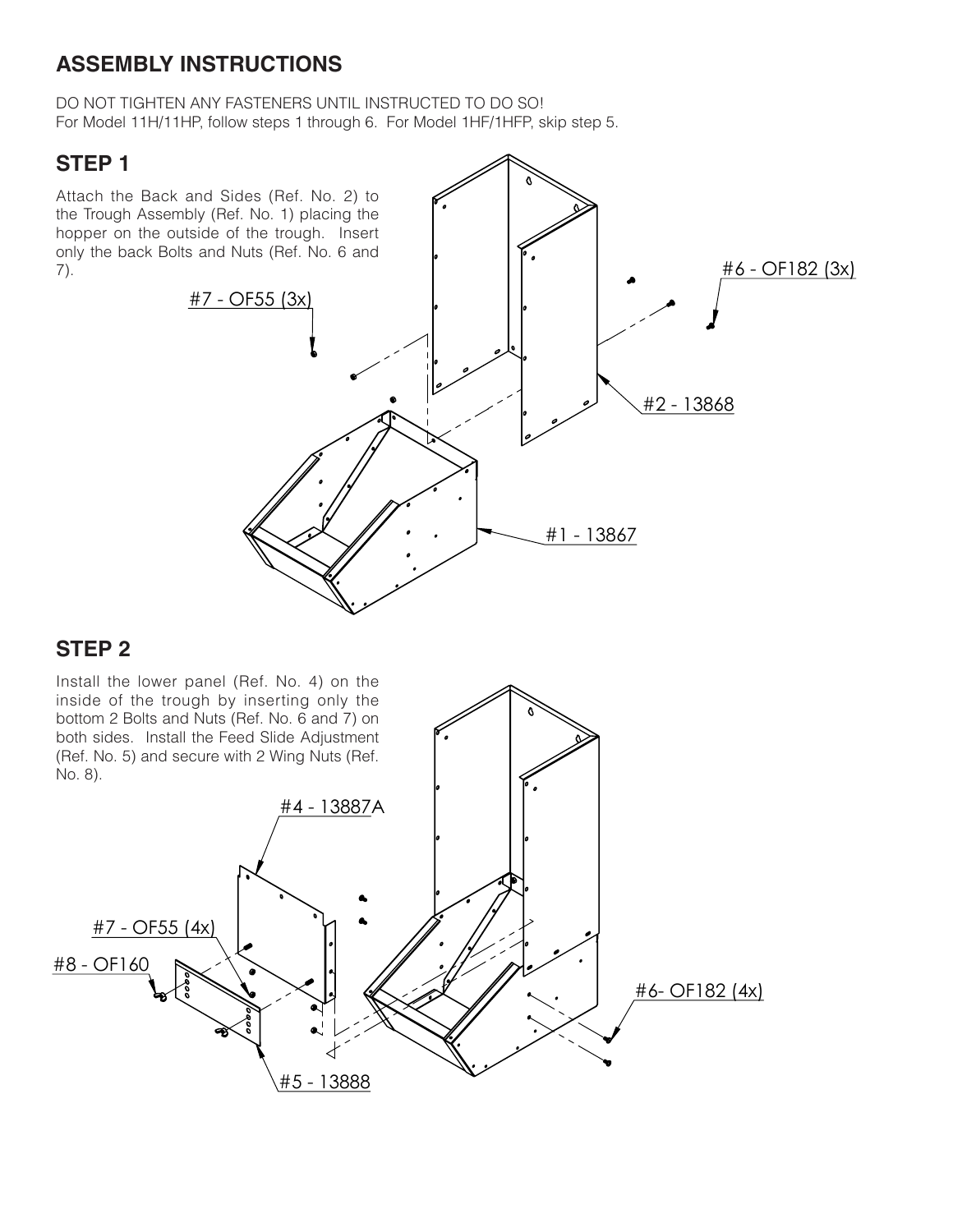# **STEP 3**